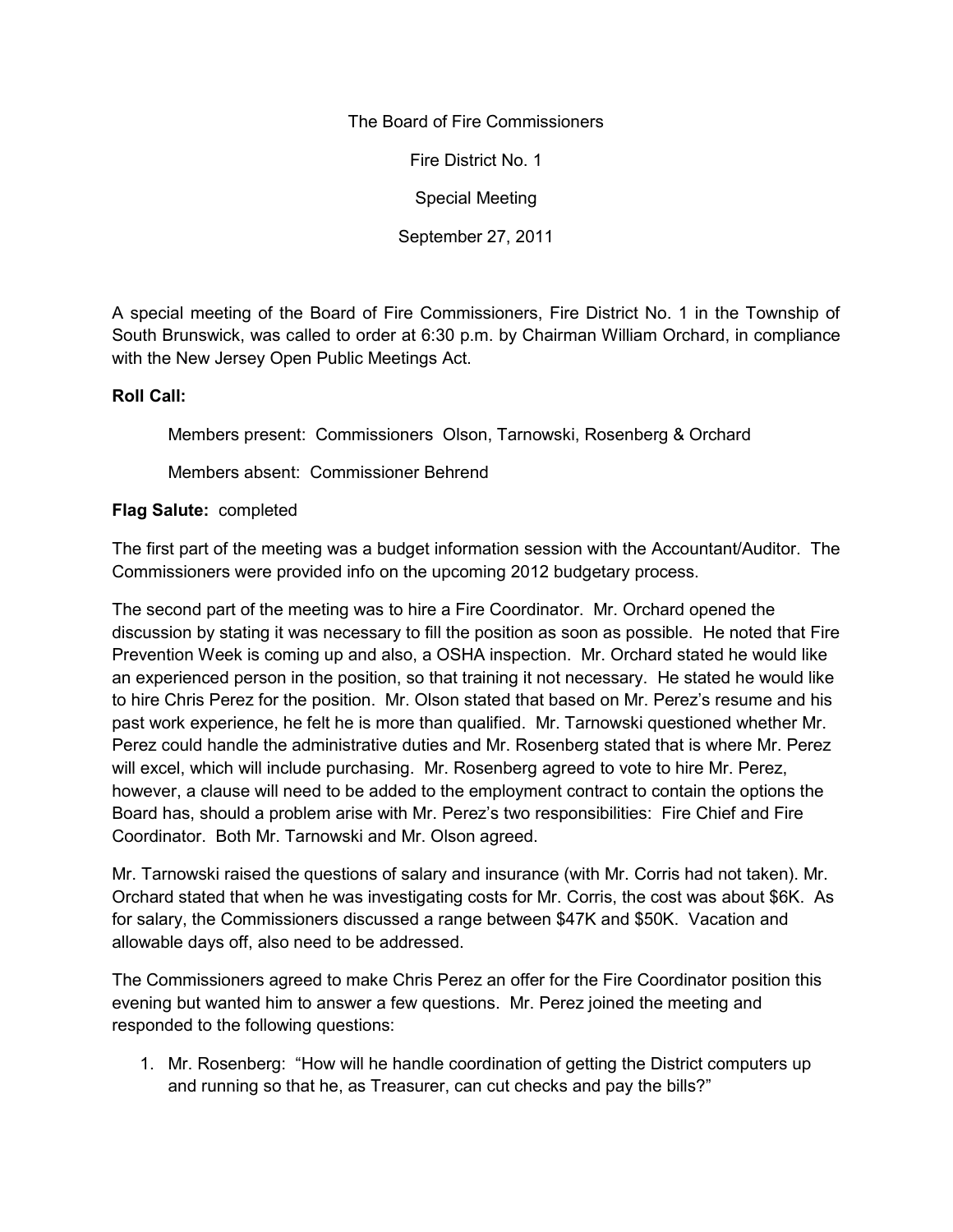Mr. Perez stated that the Fire Company personnel working on them were informed, by him, that the job must be done in a timely manner, otherwise the Data Doctors will be brought in. He will check on the status.

2. Mr. Rosenberg: "Are you willing to run errands, such as delivery of material to DCA and also make calls that may be necessary, at the direction of the Treasurer?"

Mr. Perez stated he would have no problem and fully understands that in a one-man operation, there are a lot of things that would need to get done by him.

3. Mr. Rosenberg: "What makes you better than anyone else?"

Mr. Perez stated that he has been training for this position is entire life with 25 years experience in the fire service and his business experience. He stated that fire service is his passion and to be able to work as Fire Coordinator is a dream job.

4. Mr. Tarnowski: "Do you think this job will be challenging enough?"

Mr. Perez stated that it will be a challenge because it is a position that is in its infancy, still being honed and will continue to develop. Therefore, it will be exciting to take it forward.

All Commissioners were in agreement to offer Chris Perez the Fire Coordinator position. Mr. Olson stated that the District would like to make Mr. Perez an offer but all the details were not finalized, such as vacation and days off, salary and family benefits. In addition, Mr. Rosenberg stated that a clause would be added to the contract about asking Mr. Perez to step down as Chief, should it become a problem with the duel responsibilities. Mr. Perez had not problem with that.

As to salary, Mr. Orchard asked how flexible Mr. Perez was. Mr. Rosenberg stated that based on what Mr. Corris received and what Mr. Perez had requested (\$50K), an agreeable amount probably could be achieved. As to benefits, Mr. Perez stated he wanted them and was agreeable to going through the Township program.

Mr. Orchard stated that there are a lot of things coming up: Fire Prevention Week and associated school visits and an OSHA inspection; therefore, the Board would like to get everything in place as soon as possible. Mr. Rosenberg noted that a resolution would be needed. Mr. Perez informed the Commissioners that he would be out of town from 10/13-10/16, but would like to start on 10/10. Based on info gathered from Mr. Braslow and insurance coverage, the Commissioners will be in contact to finalize the agreement, hopefully by tomorrow evening. Mr. Perez thanked the Board for this opportunity.

After a short break, Mr. Perez returned and stated that he had talked to Doug Wolf about his compensation package's cost. The complete package: pension and family benefits was about \$15K. Mr. Perez indicated that he was agreeable to that compensation. Mr. Orchard welcomed him aboard.